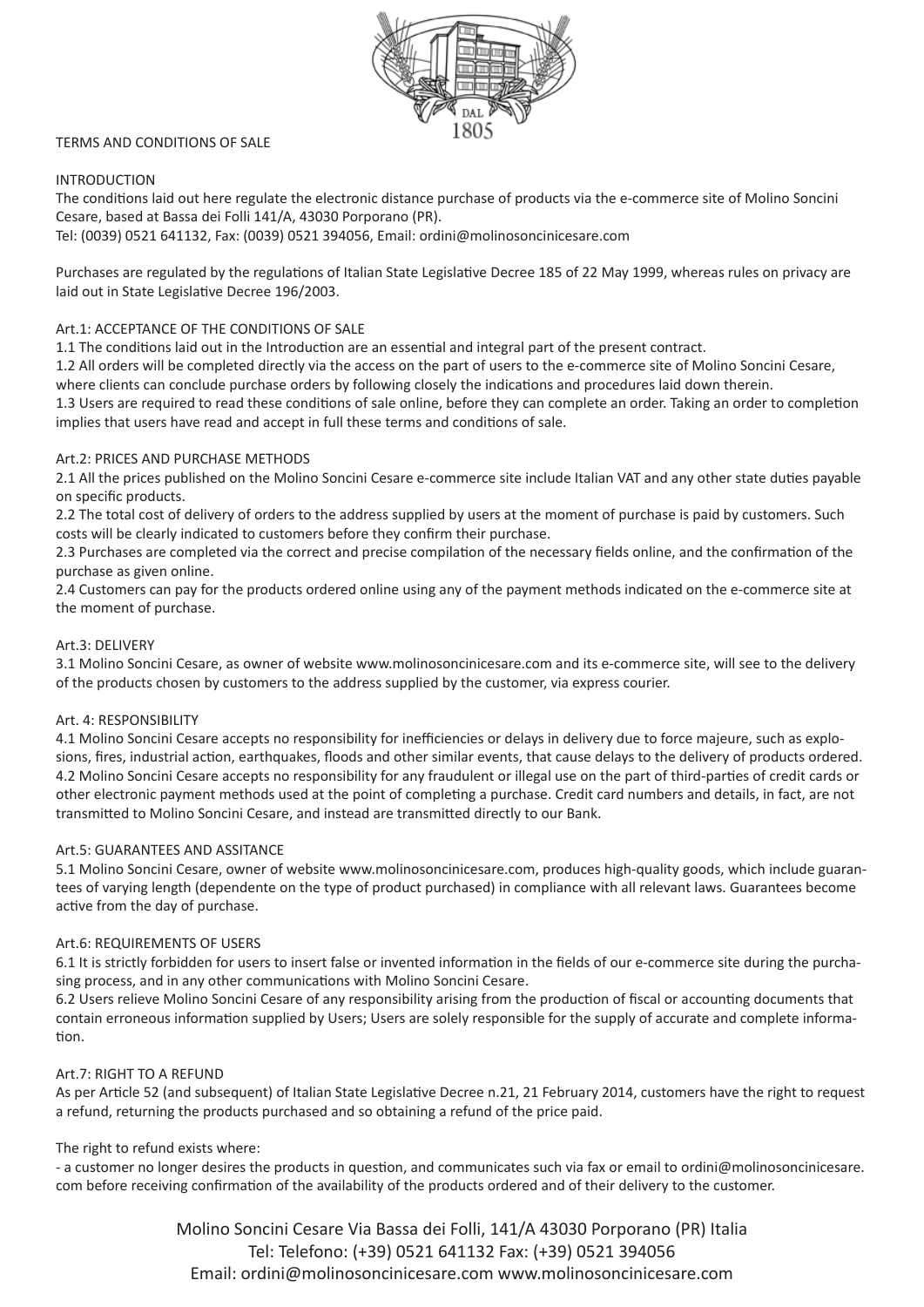

- a customer is not satisfied with the products purchased, where they can withdraw from the order made without any penalty, and without the need to identify the reason, within 14 (FOURTEEN) working days of the day of receipt of the products purchased.

## REFUND METHOD:

Users who wish to request a refund should send a registered letter (which can be communicated in advance via fax), within the timescale laid out above, to Molino Soncini Cesare, Bassa dei Folli 141/A, 43030 Porporano (PR), or via certified email to molinosoncinicesare@legalmail.it

Such communications must contain all the information needed to identify the purchaser and the order, a list of the product(s) for which the User wishes a refund, a copy of the order made and the delivery note (for products already received).

All costs connected to the return of products to be refunded are payable by the customer, who will arrange (personally or via a third-party) for the return of the products to Molino Soncini Cesare; all articles sent back must be returned in the state in which they were originally dispatched, including all original packaging and any instruction manuals supplied as part of the order; products cannot be returned otherwise.

Molino Soncini Cesare, as owner of website www.molinosoncinicesare.com and its e-commerce site, will carry out an inspection of all products returned for refund, to ensure that they are returned in their original packaging and original state; where such conditions are met, Molino Soncini Cesare will see to the immediate refund to the customer of the total cost of the products returned.

Where refunds are requested after the delivery of the products in question, the original costs of delivery to the customer and for the subsequent return of the products to Molino Soncini Cesare, are not refundable.

#### The right to a refund DOES NOT EXIST where:

- it relates to products that by their nature cannot be returned due to the high risk of deterioraton or rapid alteration. Such condition is also to be considered relevant where the failure of the customer to be present at the address supplied by such for the original delivery of the products leads to longer delivery times. Products subject to a high risk of deterioraton or rapid alteration will be dispatched by Molino Soncini Cesare within 24/48 hours of confirmed orders to the address supplied by the customer; - the product was supplied sealed and as such cannot be returned for reasons of public health if they have been opened after delivery to the customer;

FORM FOR REQUESTING A REFUND (attachment B to Legislative Decree, according to Article 49,1.h):

Addressee (name, postal address and wherever possible: telephone number, fax number and email address)

WITH THIS DOCUMENT, I/we\* request a refund on my/our\* purchase of the following goods/services\*

Ordered on / received on\* Customer Name Customer Address Customer signature (for paper-based communications) Date (\* Delete as applicable)

#### **REFUNDS**

When customers request a refund, Molino Soncini Cesare will arrange for such a refund in the following ways:

a) for orders paid for by credit card, Molino Soncini Cesare will arrange for an immediate refund by the same credit card, communicating such to the customer. Customers can check the conclusion of the refund operation within 10 working days, although this period depends on the processes of the banking institution the credit card utilises.

b) for orders paid for by Paypal, an immediate refund will be made to the Paypal account of the customer.

Molino Soncini Cesare Via Bassa dei Folli, 141/A 43030 Porporano (PR) Italia Tel: Telefono: (+39) 0521 641132 Fax: (+39) 0521 394056 Email: ordini@molinosoncinicesare.com www.molinosoncinicesare.com